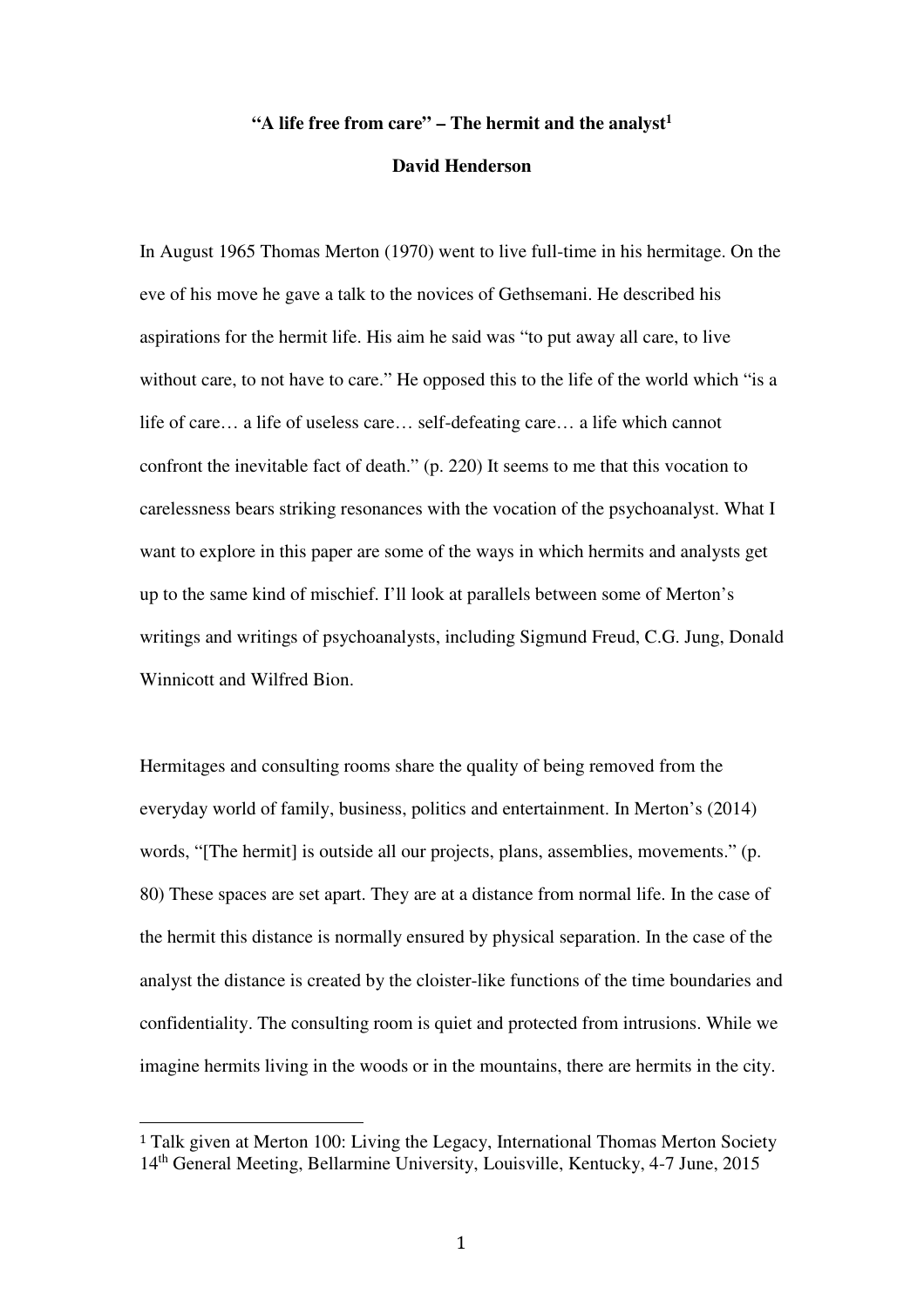According to a Chinese saying: "The small hermit lives on a mountain. The great hermit lives in a town." (Porter, 1993, p. 220)

Regardless of where they live, this separateness has cultural consequences. Hermits and analysts are marginal characters. This liminality contributes to their cultural power. John Howe (1983) in his aptly titled paper, 'The Awesome Hermit: The Symbolic Significance of the Hermit as a Possible Research Perspective,' asks, "Why were Romuald and his fellow hermits so popular?" (p. 107) He argues that the hermit is a religious symbol and therefore an ultimately indefinable link to the sacred. Andre Droogers (1980) in his discussion of religious and secular innovators states, "Ironically it is the marginality of the leader which often has made him popular, despite his deviating way of life." (p. 106)

For George Ferzoco (2010) the hermit's relation with the world is paradoxical:

Although we tend to consider hermits as those who live in isolation from their contemporaries, striking evidence shows them in contact with others… in late medieval Italy an especially firm symbiosis existed between solitaries and those who lived near or with them… In Max Weber's formulation, men and women in the presence of hermits experienced a release from 'ordinary worldly attachements and duties of occupational and family life' while giving themselves, if only briefly, to the spiritual power of the holy man. (p. 163)

As Max Weber saw it, such charisma relied on a personality that 'breaks the traditional and rational norms' expected in the routine life. (Ferzoco, 2010, p. 176)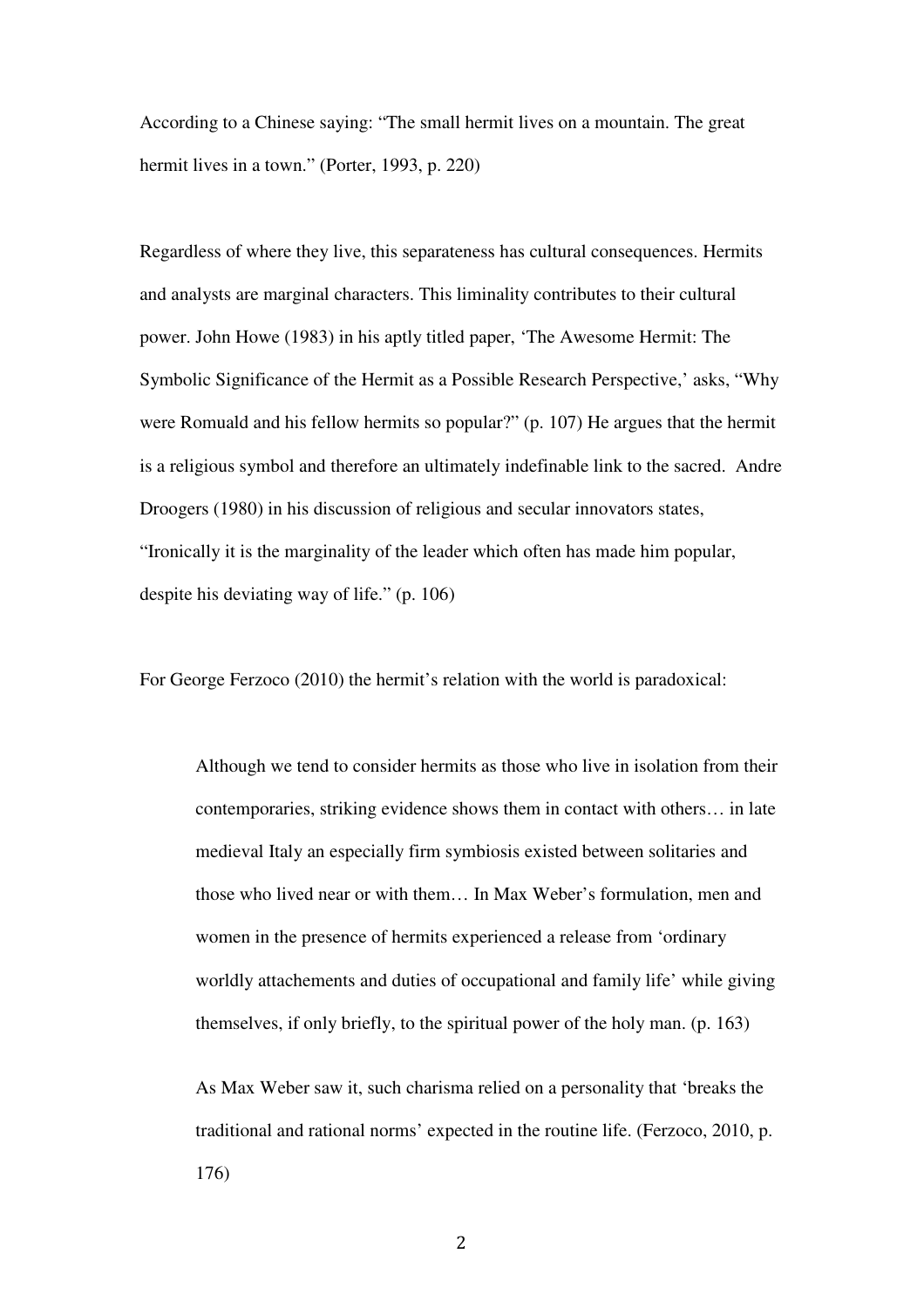The analyst also breaks the expected routines of social intercourse. The directness of the analyst's questions and observations can be disconcerting. An analyst will not normally engage in chit-chat at the beginning of a session. It is left to the patient to start speaking. Sometimes the patient is lying on a couch while the analyst is sitting out of sight. The analyst is listening for unconscious communication. He or she is listening for resonances and echoes in the speech of the patient. The confidentiality of the analytic process acts as a form of silence with invites the free associations of the patient. The analyst remains silent, veiled, at the service of another voice – much as the silence of the hermits opens the possibility of another sort of desire. In the traditional formulation the analyst is a blank screen. In the face of the analyst's reserve the patient's and society's transferences are activated. In Merton's (2014) words, "The monk has all the more of a part to play in our world, because has no proper place in it." (p. 81) Lacan said that patients approach the analyst as "the subject supposed to know." They attribute some special knowledge to the analyst. Jung observed that the patient can project the god-image on to the analyst. And according to Merton (2009), "The real thing about being a hermit is of course that *hermit* is outside all categories whatever." (p. 54)

What is it that hermits and psychoanalysts actually do? Guigo the Carthusian (1977) observed that, "Such a life is continually idle yet never lazy." (p. 1) Sometimes it feels that Merton tells us precious little about what he was up to in his hermitage. He does an awful lot of reading. Reading his journals can be like reading an extended annotated bibliography. The point about reading is interesting. I have a hypothesis that the only cultures that have hermits are literate cultures – in other words cultures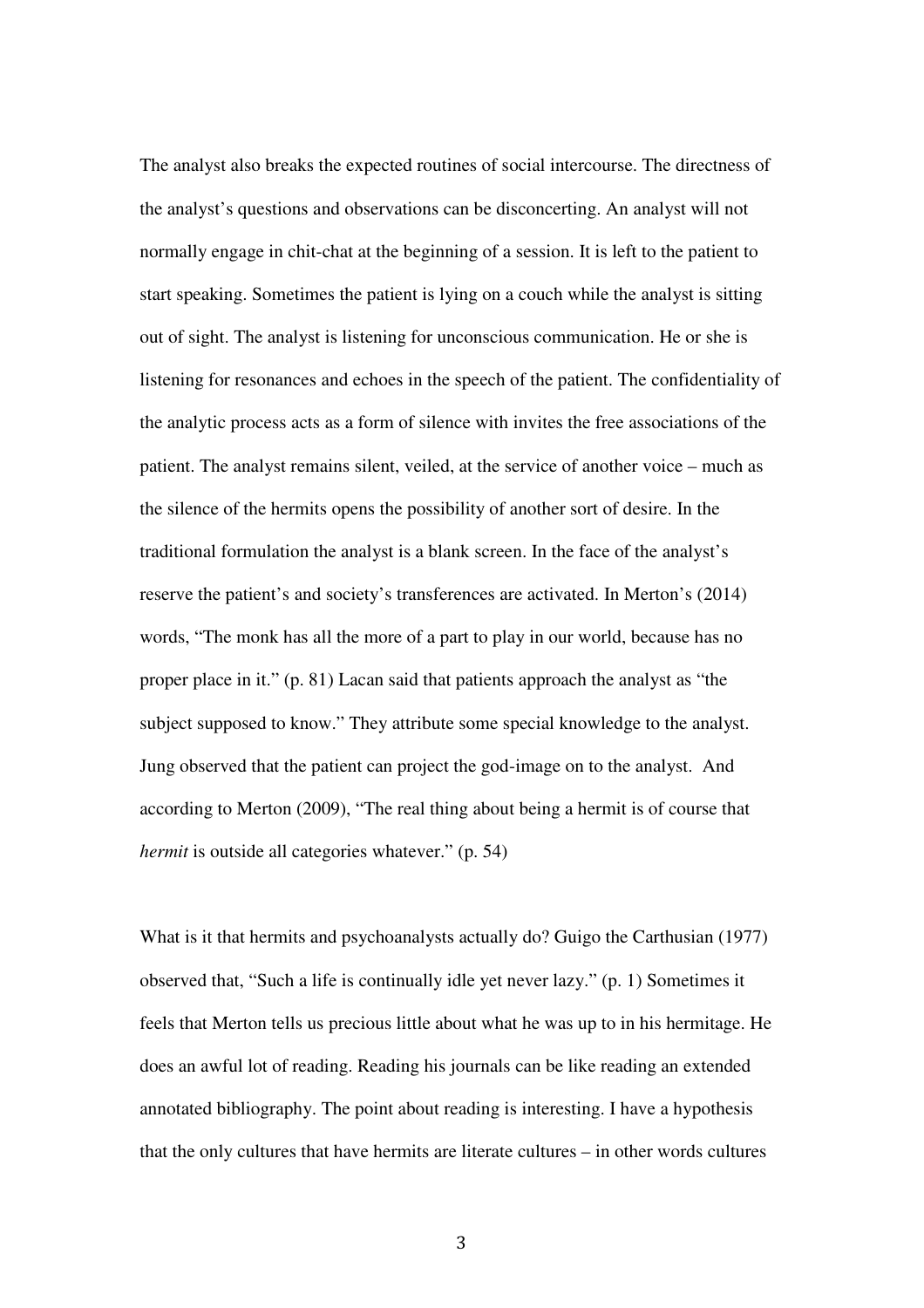with books. As a reader and a writer the mental space afforded by his hermitage was no doubt welcome to Merton. Psychoanalytic culture is also deeply informed by reading and writing. The texts of Freud, Jung and Lacan are studied with an intensity approaching that of a monk doing *lectio divina*. As a gross over-exaggeration you might say that analytic consulting rooms have books while humanistic consulting rooms have cushions. If the desert fathers gave their hands to weaving mats and baskets in their solitude, Merton gave his hands to the typewriter. Whether this freed his mind in the same way as basket weaving might have done is an open question. William Nicolson puts into the mouth of C. S. Lewis, in his play *Shadowlands*, the observation that, "We read to know that we are not alone." Hermits and analysts read in order to feed their minds and spirits, and to humanise their solitude.

Within their enclosures hermits and analysts devote themselves to a life of attention. They listen and watch. Freud (1958) advised the psychoanalyst to listen with freefloating attention. He said the analyst should "turn his own unconscious like a receptive organ towards the transmitting unconscious of the patient. He must adjust himself to the patient as a telephone receiver is adjusted to the transmitting microphone." (pp. 115-6) The analyst Wilfred Bion recommended that each session be approached "without memory or desire." Memory and desire, for Bion (1967b), are characteristics of the sensuous world, the world of cause and effect. In his view the concern of the psychoanalyst is in what he calls psychic reality:

Psychoanalytic 'observation' is concerned neither with what has happened nor with what is going to happen, but with what is happening. Furthermore, it is not concerned with sense impressions or objects of sense. Any psychoanalyst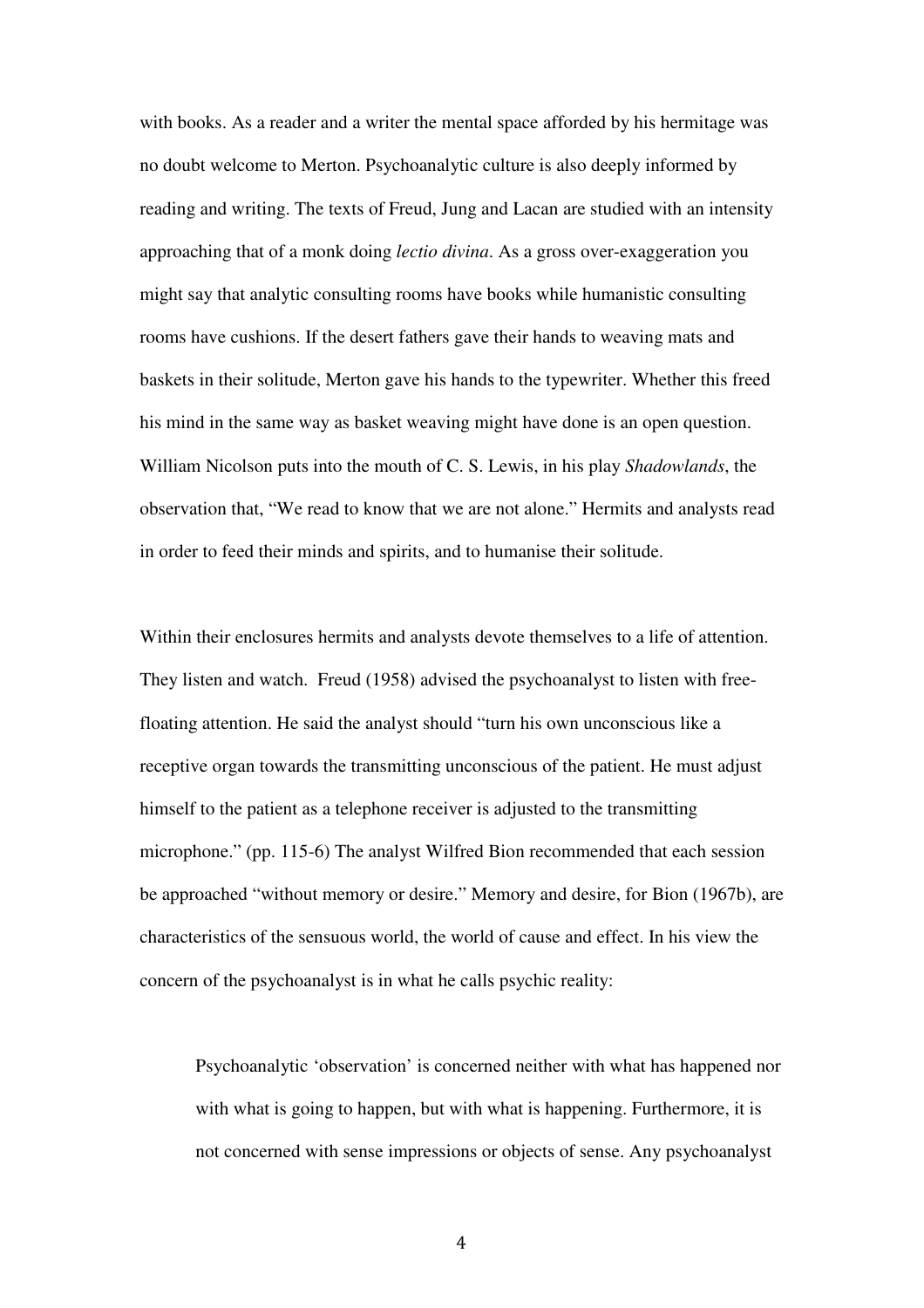knows depression, anxiety, fear and other aspects of psychic reality, whether those aspects have been or can be successfully named or not. These are the psychoanalyst's real world. Of its reality he has not doubt. Yet anxiety, to take one example, has no shape, no smell, no taste; awareness of the sensuous accompaniments of emotional experience are a hindrance to the psychoanalyst's intuition of the reality with which he must be at one. Every session attended by the psychoanalyst must have no history and no future. (p. 279)

The heart of this listening is not a trance state, but a foreswearing of knowledge  $- a$ suspension of epistemological action. This learned ignorance of the hermit and the analyst is an affront to sophisticated ironic posturing as well as the project of achieving pre-determined outcomes in psychotherapy. Merton (1966) points to something similar in 'Rain and the Rhinoceros':

The rain I am in is not like the rain of cities. It fills the woods with an immense and confused sound. It covers the flat roof of the cabin and its porch with insistent and controlled rhythms. And I listen, because it reminds me again and again that the whole world runs by rhythms I have not yet learned to recognize, rhythms that are not those of the engineer…. Nobody started it, nobody is going to stop it. It will talk as long as it wants, this rain. As long as it talks I am going to listen. (p. 9-10)

Jung's (1964) thoughts about dreams echo Merton's thoughts in the rain: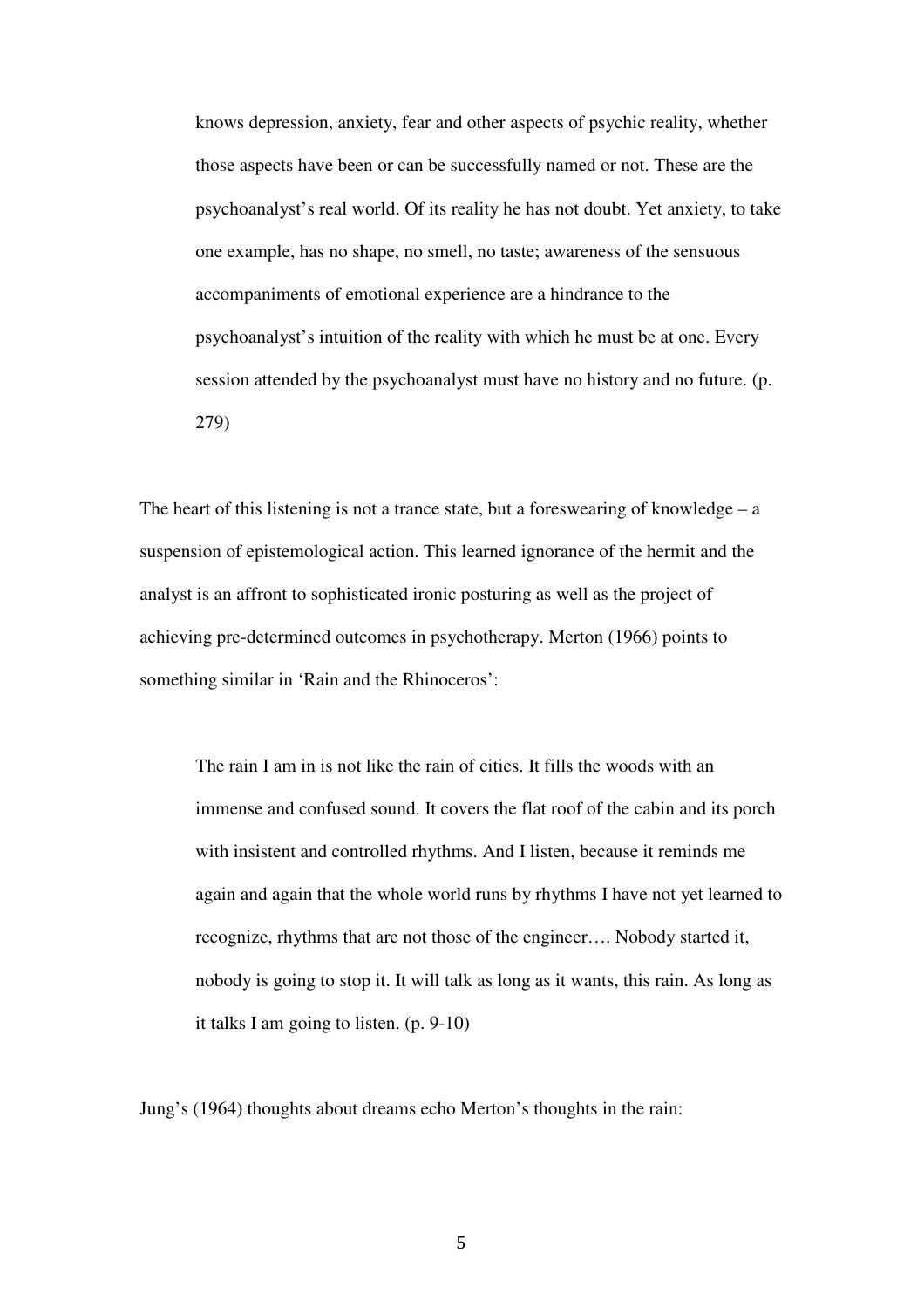The dream is a little hidden door in the innermost and most secret recesses of the soul, opening into that cosmic night that was psyche long before there was any ego-conscious and which will remain psyche no matter how far our egoconscious extends. (p.144-5)

The hermit and the analyst share this interest in paying attention to what has not been engineered. As long as the psyche wants to speak, the analyst will listen.

The hermit and the analyst recognise that there are obstacles to listening. The hermit might think of these as attachments, passions or pride. In psychoanalysis these obstacles include, resistance, defenses, projection, denial, negative projective identification, disavowal, acting out, negative therapeutic reaction, envy, greed, attacks on linking, among others. Bion wrote about lies. A neurosis could be thought of as believing a lie we tell ourselves unconsciously.

According to Merton, (1998a) "The real desert is this: to face the real limitations of one's own existence and knowledge and not try to manipulate them or disguise them." (p. 309 ) Jung describes the first stage of psychotherapy as confession. Any analysis is largely taken up with analysing defenses and resistances and with what Freud called remembering, repeating and working through. This is one of the deflating (head shrinking) aspects of the process. As Bion (1967a) says, "Progress in psychoanalysis is inseparable from a need to tolerate the painful concomitants of mental growth of which the immediate revelation of further problems requiring solution is not the least. (p. 177)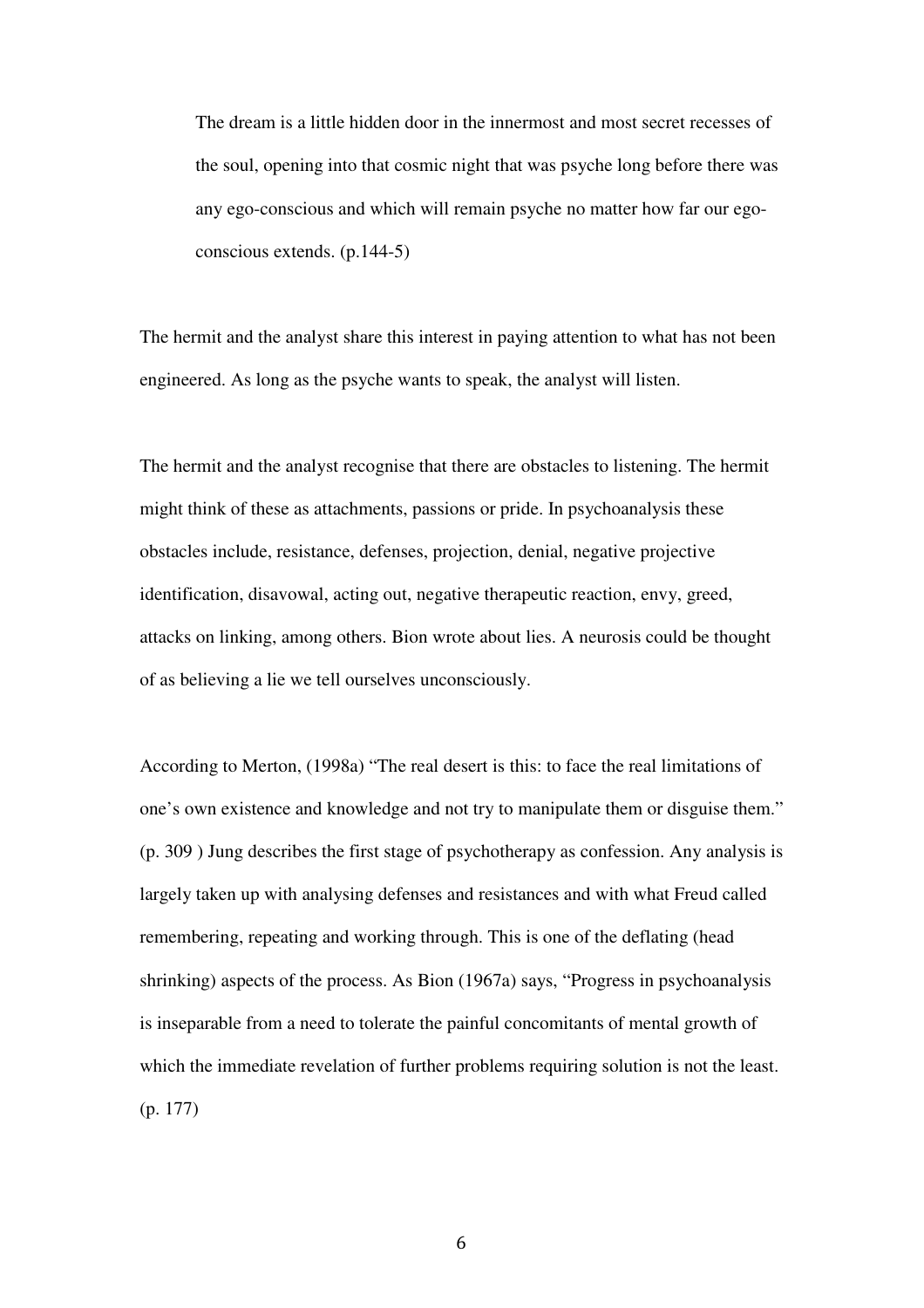This question of paying attention to what has not been engineered is taken up by the British analyst, Donald Winnicott, in an interesting way. He enjoins the analyst to be alert for the patient's spontaneous gestures. The true self communicates through the spontaneous gesture. It is an important part of the analyst's job to recognise these communications. In opposition Winnicott posits the false self, which is based on compliance. We all have some aspects of false self structure as described by Winniott, but he also writes about false self personalities where the whole personality is structured to avoid the threat of impingement and breakdown. This has a strong resonance with Merton's view of life in the world as "a life of care… a life of useless care… self-defeating care… a life which cannot confront the inevitable fact of death." A person with a false self personality is consumed with ceaseless care to shore up their defenses against a psychic death that they experienced in infancy. Spontaneous gestures of the true self are stifled before they can reach awareness.

Recognising how much we have lost as the result of the actions or neglect of others is painful, but the real meat of analysis is coming to terms with how much we injure and deprive others and ourselves – and how we cannot avoid this fate – the fate of Oedipus.

Peter Homans (1989), in his history of psychoanalysis, *The Ability to Mourn*, argues that the development of psychoanalysis was an attempt by the early analysts to mourn personal losses, as well as being a form of cultural mourning for the losses experienced by European societies at the beginning of the  $20<sup>th</sup>$  century. The hidden repentance of the hermit mirrors the hidden act of reparation by the analyst. Merton (1998a) observes, "Maybe hermit life is another kind of defeat. I certainly feel that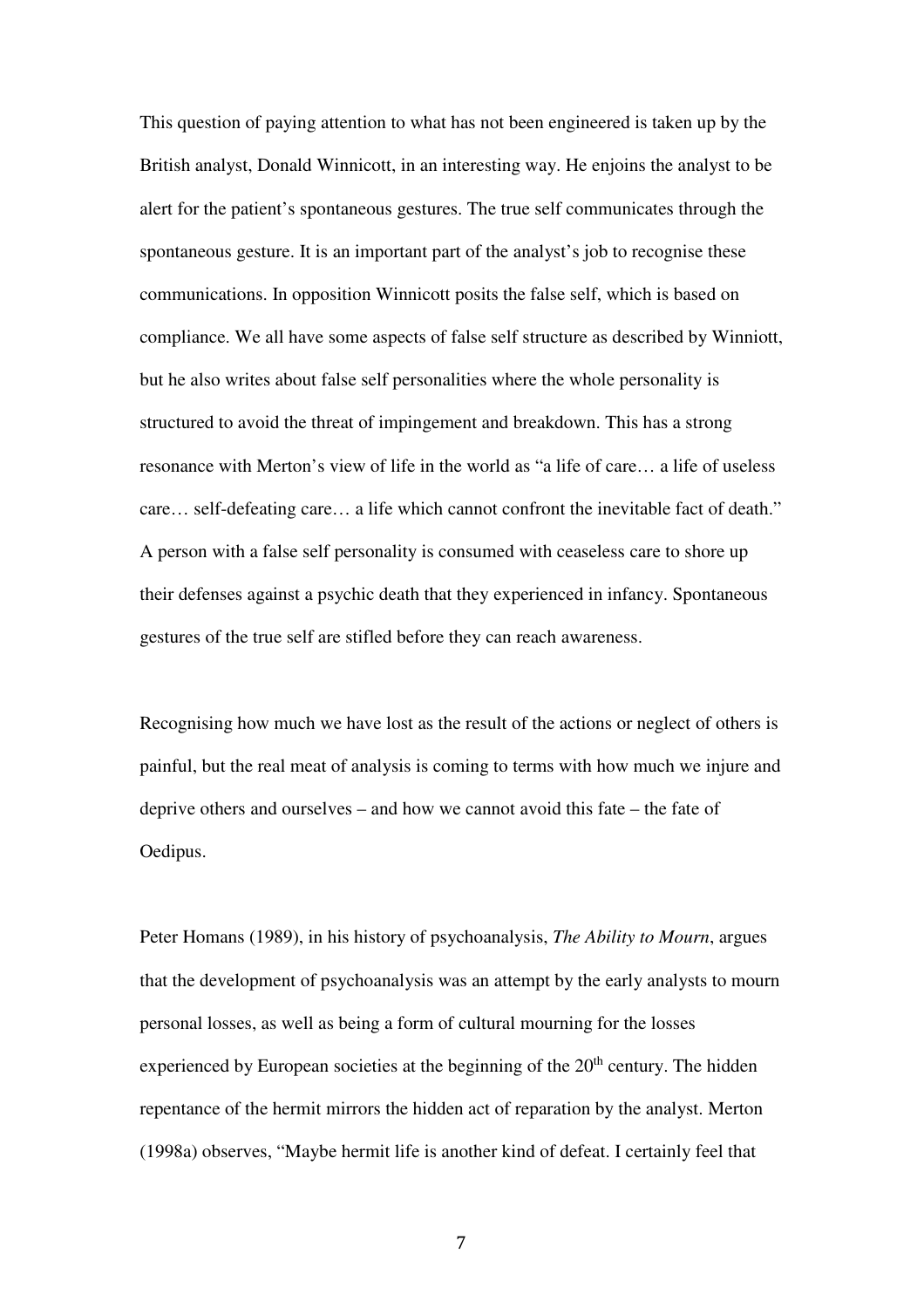here I am relatively more honest and more true than anywhere else." (p. 199) Jung's (1963) words resonate, "The experience of the self is always a defeat for the ego." (p. 546)

An essential feature of hermit life and the work of the analyst is getting lost, disappearing. Merton (1997) expressed it this way:

I have never before really seen what it means to live in a new creation and in the Kingdom. Impossible to explain it. If I tried I would be unfaithful to the grace of it – for I would be setting limits to it. It is *limitless*, without determination, without definition. It is what you make of it each day, in response to the Holy Spirit. (p. 276)

To Aelred Squire he wrote, "One does have to cut loose and float away without ties, in one way or another, and those who try to get away from that aspect of it today are deceiving themselves." (Merton, 2009, p. 54) Bion (1965) held that the central activity of the analyst, or rather non-activity, was to become O. He says, "Something occurred during the session—the absolute facts of the session. What the absolute facts are cannot ever be known, and these I denote by the sign O." (p. 17) It may be stretching things too far to think of O as the suchness of the session. Again Bion (1970):

I shall use the sign O to denote that which is the ultimate reality represented by terms such as absolute truth, the godhead, the infinite, the thing-in-itself. O does not fall into the domain of knowledge or learning save incidentally; it can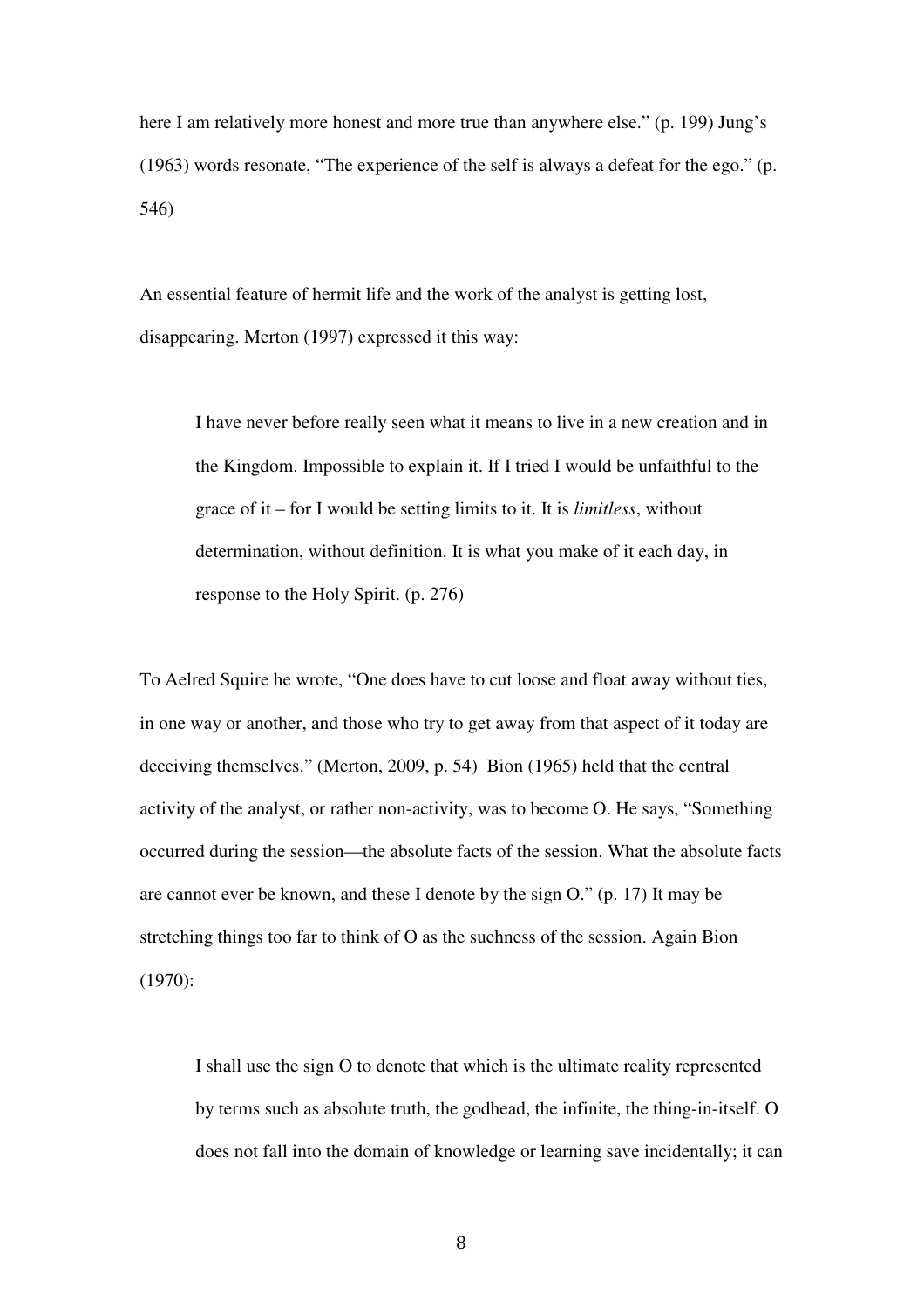"become," but it cannot be "known." It is darkness and formless but it can enter the domain K [Knowledge] when it has evolved to a point where it can be known. (p. 26)

Jung (1958) describes the situation when an analysand has grappled with many of the dilemmas that brought him or her to therapy, but there is something still that has not been reached:

[This] sometimes drives him into complete isolation… It is, moreover, only in the state of complete abandonment and loneliness that we experience the helpful powers of our own natures… And though this desire opens the door to the most dangerous possibilities, we cannot help seeing it as a courageous enterprise and giving it some measure of sympathy. It is no reckless adventure, but an effort inspired by deep spiritual distress to bring meaning once more into life on the basis of fresh and unprejudiced experience. Caution has its place, no doubt, but we cannot refuse our support to a serious venture, which challenges the whole of the personality. If we oppose it, we are trying to suppress what is best in man – his daring and his aspirations. And should we succeed, we should only have stood in the way of that invaluable experience which might have given a meaning to life. (pp. 342-3)

Merton (1985) says that his idea of being a hermit:

… is being nothing but man, that is to say as a non-monk even, a non-layman, a non-categoized man, a plain simple man: not as an ideal status or a condition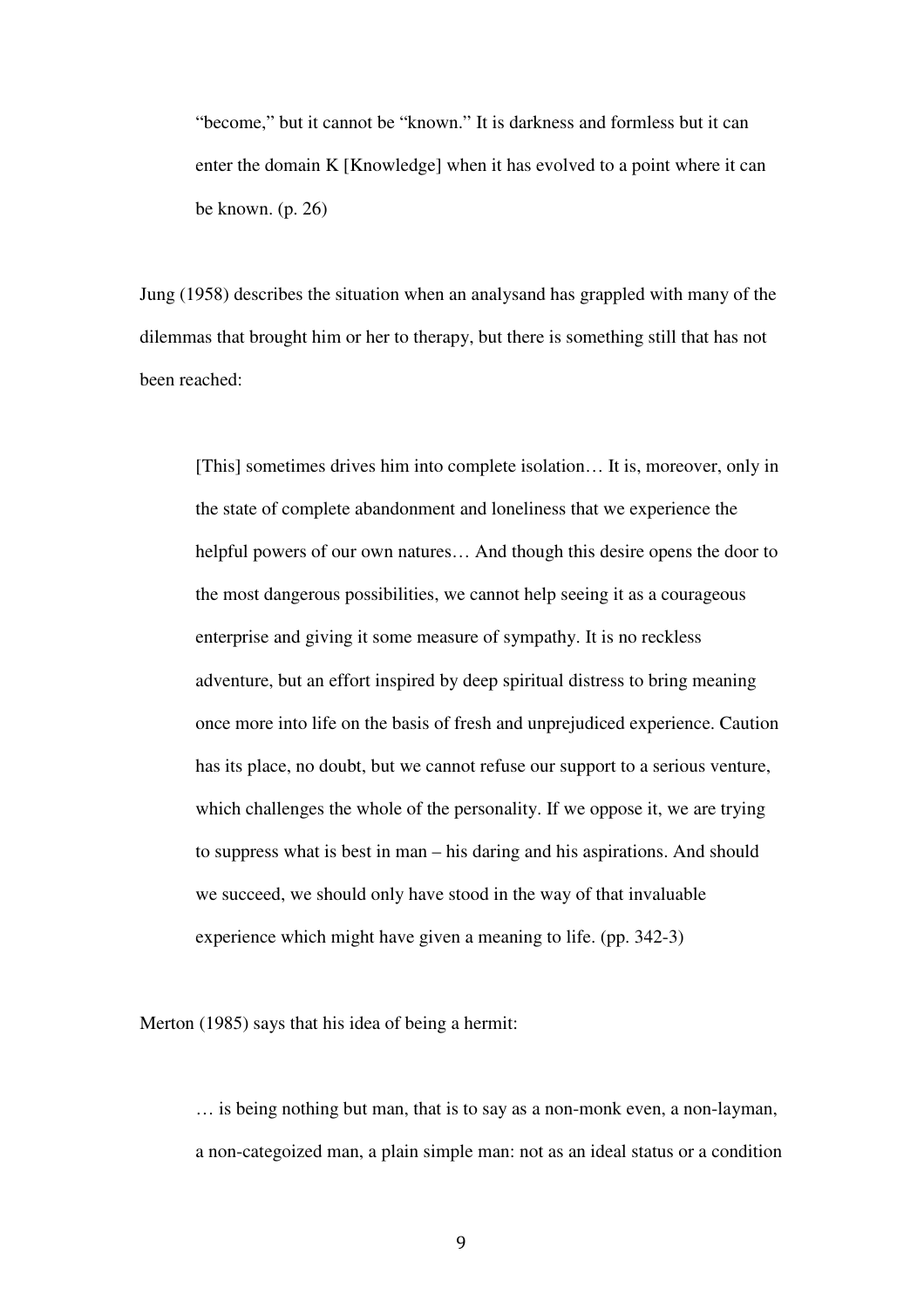of 'striving for spiritual perfection,' but a reduction to the bare condition of man as a starting point where everything has to begin: incomplete and insufficient in the sense of being outside social cadres… What would seem to others to be the final step into total alienation seems to me to be the beginning of the resolution of all alienation and the preparation for a real return without masks and without defenses into the wood, as mere man. (pp. 505-7)

While the existence of the hermitage and the analytic setting act as a critique of many features of contemporary society, at heart the unleashing of the human spirit that is possible within these spaces is an end in itself. In "Notes for a Philosophy of Solitude" Merton (2014) writes:

It is something else, a kind of unknowing of his own self, a kind of doubt that questions the very roots of his own existence, a doubt which reduces him finally to silence, and in the silence which ceases to ask questions, he receives the only certitude he knows: The presence of God in the midst of uncertainty and nothingness, as the only reality which cannot be "placed" or identified. (p. 82)

Again Jung (1967) echoes this call to unknowing:

The art of letting things happen, action through non-action, letting go of oneself as taught by Meister Eckhart, became for me the key that opens the door to the way. We must be able to let things happen in the psyche. (p. 16)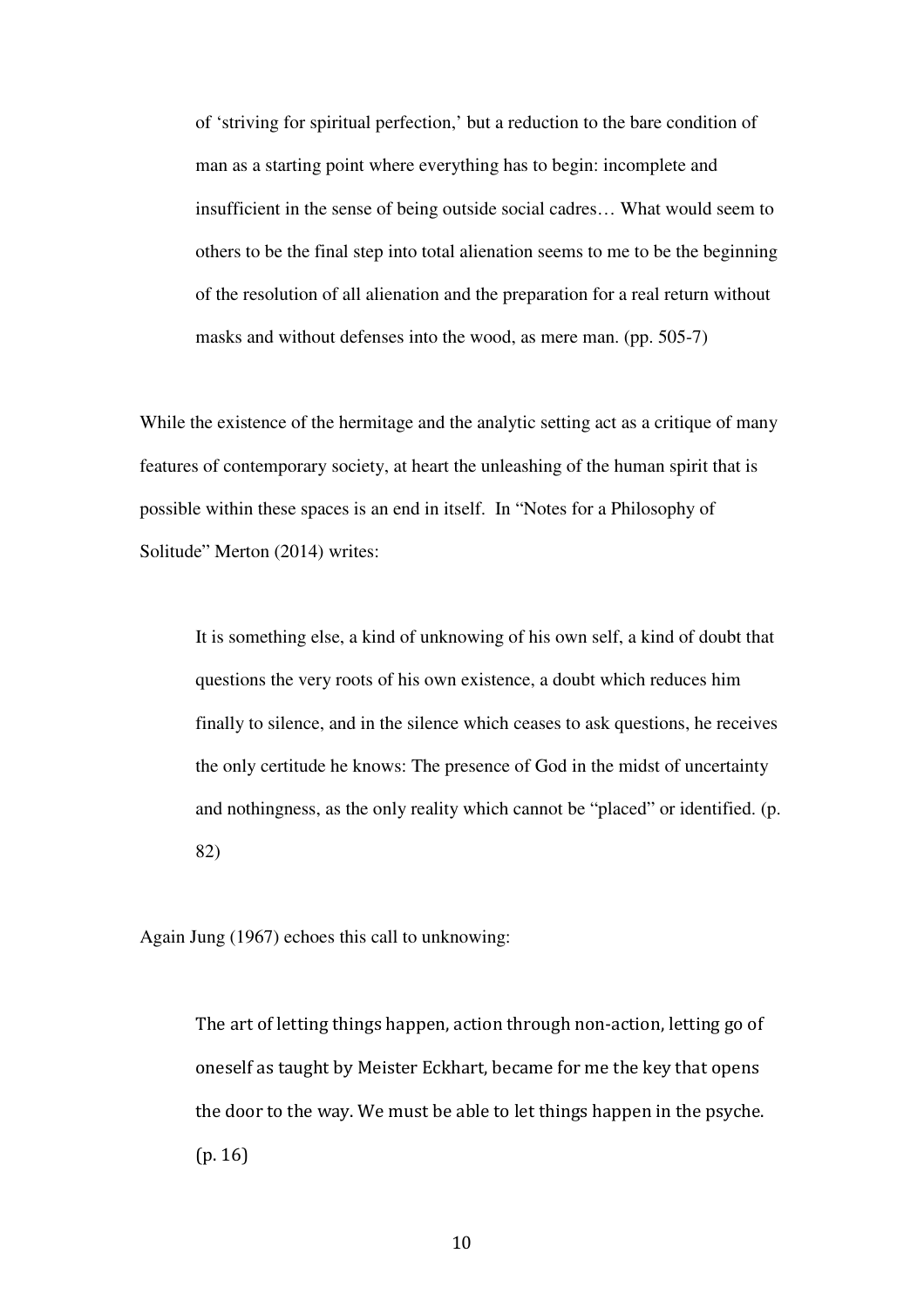These affirmations of unknowing and uselessness are at odds with Merton's apologetics. His emphasis on the idea that his solitude was a form of social protest fits into a peculiarly American pattern. Coby Dowdell (2011) describes this as "*the hermit's tale*, a previously unrecognized American literary genre." (p. 122) Dowdell compares American hermits to Daniel Defoe's Robinson Crusoe. According to Dowdell:

… if the similarities between Defoe's British castaway and the American hermit suggest that all American citizens are in the beginning American Crusoes, then the American hermit must find a more efficacious way to render isolation socially useful than that provided by Crusoe's island existence. (p. 145)

In his correspondence and his journals Merton was at pains to explain to himself and to his readers that his solitude was a social good.

Psychoanalysts have often been accused of operating without regard for scientific rigour, social utility or moral propriety. In psychoanalysis there has always been a tension between the authority of the analytic setting and any ethical, academic or political expectations entering the space from the outside world. In the UK the main analytic institutes have remained independent of universities in order to defend what Freud called the "pure gold of analysis." Over the past 35 years there has be a bitter struggle over the role of the state in the regulation of psychotherapy and the notion that the outcomes of psychotherapy should be quantifiable.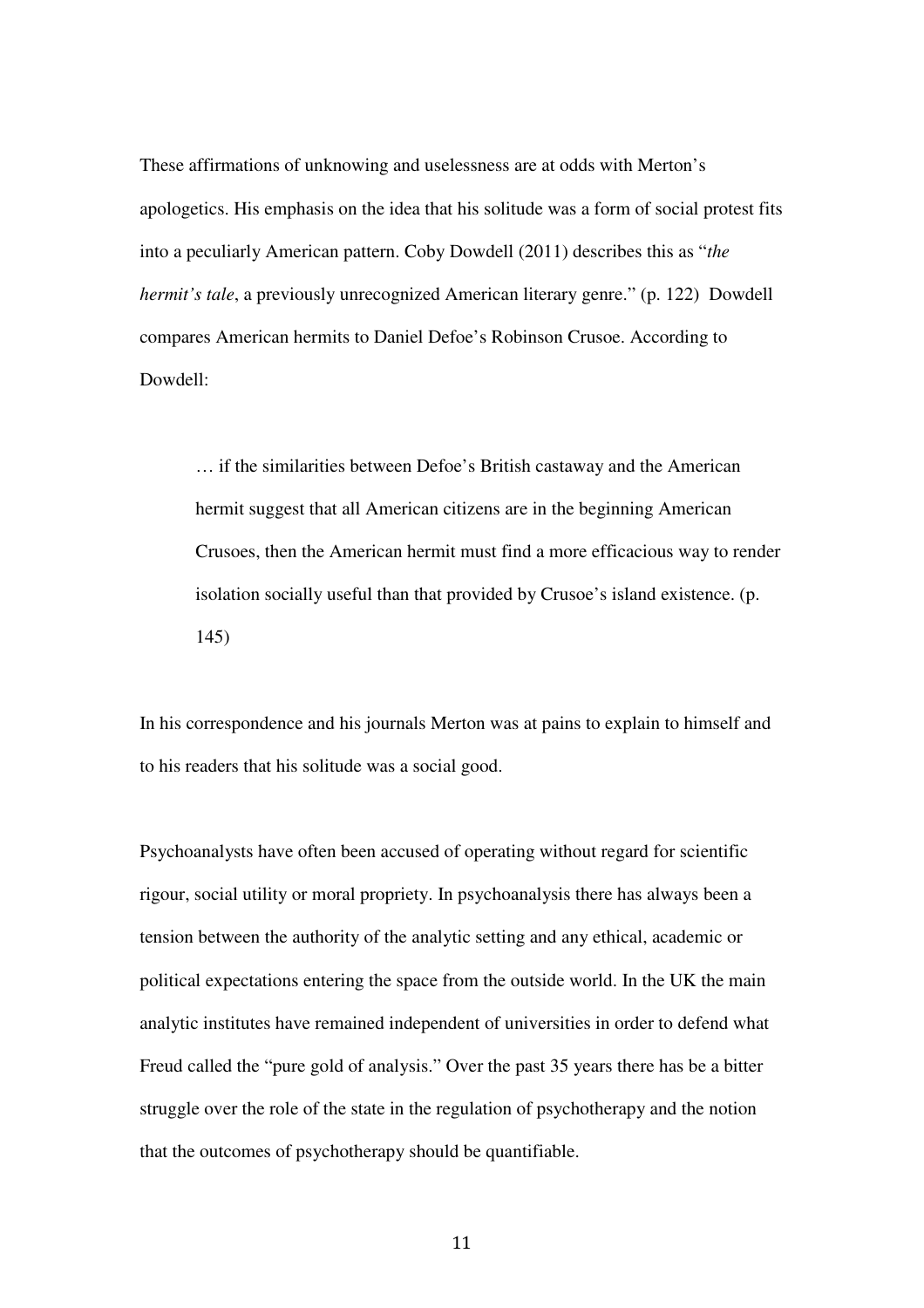In the end I found this a difficult paper to write for several reasons. First of all reconnecting with Merton and the Cistercian after a good number of years stirred up a host of memories going back to the 1960s when I first became aware of Merton, who became my mentor during the 1970s, and of my time as a Cistercian novice at Holy Cross Abbey in Berryville, Virginia between 1979 and 1981. The ghosts have been leading me on a merry old dance! It is confusing, exhilarating and disappointing to meet up with an old flame.

Secondly, I set out to compare Merton's texts on the hermit life with some psychoanalytic texts. But in the end I did not feel Merton really had much to say. I mean he did not live as a hermit long enough to write deeply out of that experience, in a way for example that Bion or Winnicott or Jung could write out of many decades of experience of being analysts. So I was not comparing like with like. In March 1968 Merton (1998b) writes about an afternoon in the woods:

I found a good rocky point with a strange view of the knobs and sat there in the sun, said Vespers, read a little Eckhart. It was great, and I am amazed I have not been doing more of it. What else, really, is there?... And really I am ready to let the writing go to the dogs if necessary, and to prefer this: which is what I really want and what I am here for. (p. 63)

Really?! "Let the writing go"? When I read this I thought, "You must be joking!" Merton was a monk, a priest, a writer, an intellectual, an artist, a contemplative. But was he a hermit? Without doubt he had a very complex vocation – no doubt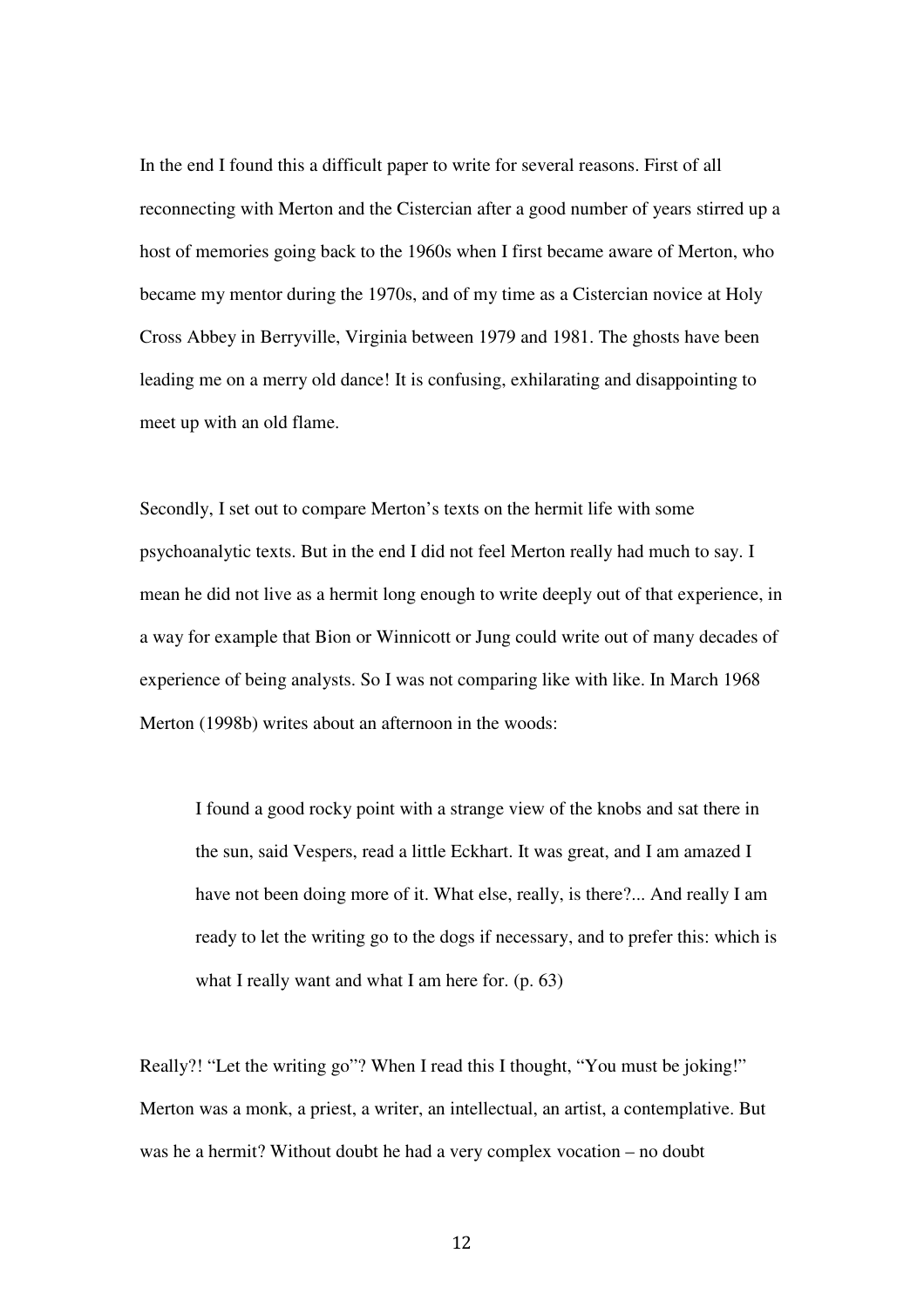complicated further by being a Third Culture Kid in a culturally rigid setting. He said himself that he was not a good hermit. Perhaps he was not a hermit at all or perhaps just a novice hermit or perhaps he was the hermit he was. I don't know. He spent years flirting with the possibility of becoming a hermit. Perhaps this is one reason for Merton's enduring interest. We are also tantalised by solitude.

This brings me to the third, and most important, reason for my difficulty. This is that hermits and analysts are invisible. There is a barrier, which it is not possible to breach. I feel that I was not able to grasp something essential. Perhaps this failure, this impossibility, this emptiness is the real challenge and comfort that we derive from hermits and analysts. Gregory of Nyssa observes that God is incomprehensible and that human beings are incomprehensible to themselves. He links these incomprehensibilities by identifying the fact that we are incomprehensible to ourselves as the *imago dei*. Incomprehensibility *is* the God image. For Jean-Luc Marion (2005) this incomprehensibility constitutes what he calls the privilege of unknowing. It guarantees the dignity of the human being, which always exceeds understanding. Hermits and analysts mirror back to us our own incomprehensible subjectivity. By being beyond our reach, they echo the beyond within each of us.

## **Bibliography**

Bion Wilfred, (1965), *Transformations: Change From Learning to Growth*, London: Karnac

Bion, Wilfred, (1967a), *Second Thoughts*, London: Karnac

Bion, Wilfred (1967b), 'Notes on Memory and Desire,' *Psychoanalytic Forum*, 2(3), pp. 279-281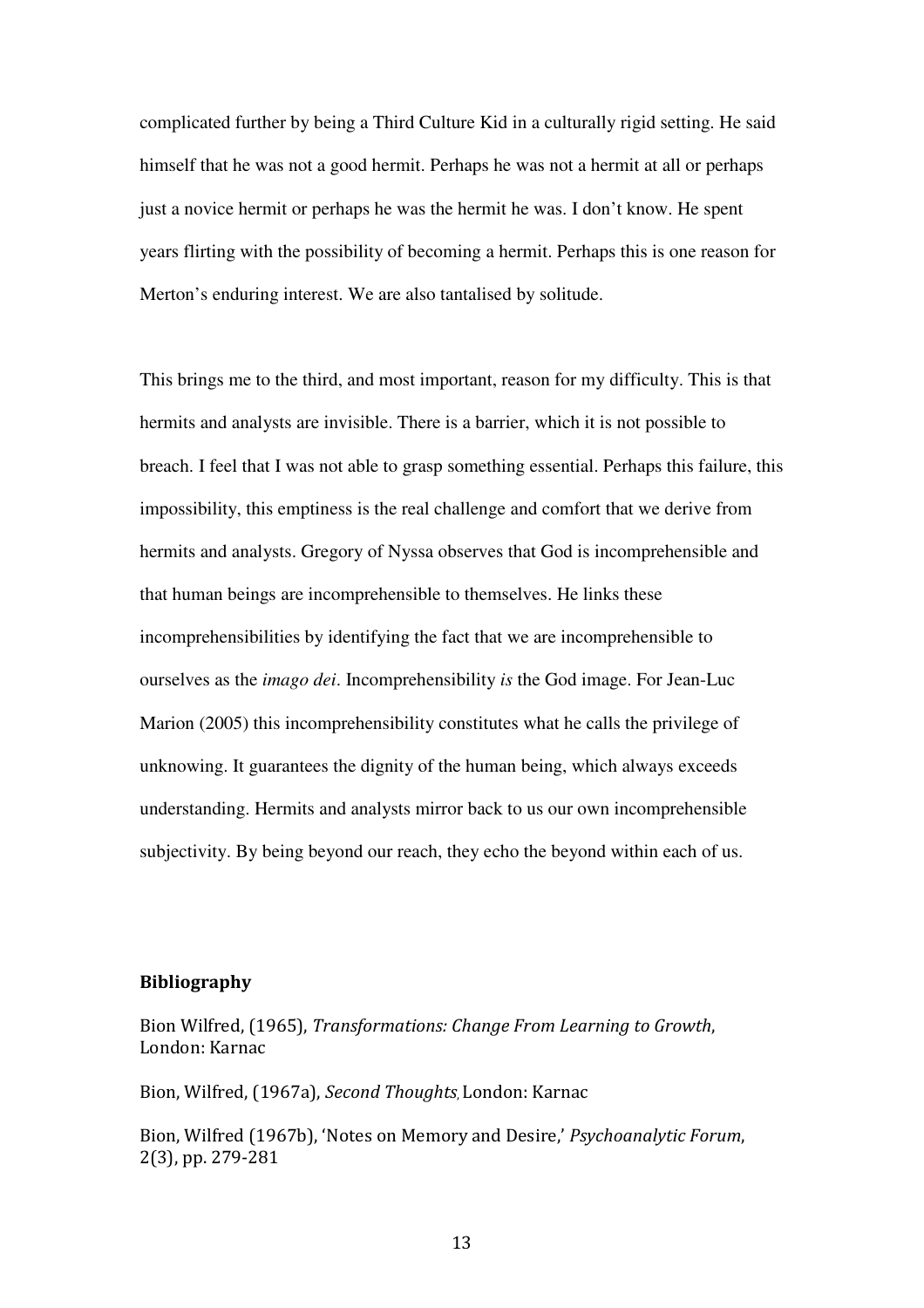Bion, Wilfred (1970), *Attention and Interpretation*, Northvale, NJ: Aronson

Droogers, Andre (1980), 'Symbols of Marginality in the Biographies of Religious and Secular Innovators: A Comparative Study of the Lives of Jesus, Waldes, Booth, Kimbangu, Buddha, Mohammed and Marx,' *Numen*, 27(1)

Ferzoco, Geoge (2010), '"Preaching to the People, Dressed as a Hermit": The Discreet Charm of Italian Hermits,' *Charisma and Religious Authority: Jewish, Christian and Muslim Preaching, 1200-1500*, Katherine L. Jansen and Miri Rubin (eds.), Turnhout: Brepols

Freud, Sigmund (1958), 'Recommendations to Physicians Practicing Psychoanalysis (1912),' in *Standard Edition of the Complete Psychological Works of Sigmund Freud, Volume 12*, James Strachey (ed.), London: Hogarth Press

Guigo the Carthusian (1977), *The Solitary Life* (1135), Thomas Merton (trans.), Trustees of the Thomas Merton Legacy Trust, accessed on 13 April, 2015 from http://transfiguration.chartreux.org/Guigo-Letter-Solitude.htm

Homans, Peter (1989), *The Ability to Mourn: Disillusionment and the Social Origins of Psychoanalysis*, Chicago: University of Chicago Press

Howe, John (1983), 'The Awesome Hermit: The Symbolic Significance of the Hermit as a Possible Research Perspective,' *Numen*, 30(1)

Jung, C.G. (1958), 'Psychotherapists or the Clergy (1932),' in *Psychology and Religion: West and East, Collected Works 11*, Gerhardt Adler and R.F.C. Hull (trans.) Princeton, NJ: Princeton University Press

Jung, C.G. (1963), *Mysterium coniunctionis (1954), Collected Works 14*, Gerhardt Adler and R.F.C. Hull (trans.) Princeton, NJ: Princeton University Press

Jung, C.G, (1964), 'The Meaning of Psychology for Modern Man (1934)' in *Civilization in Transition, Collected Works 10*, Gerhardt Adler and R.F.C Hull (trans.), Princeton, NJ: Princeton University Press

Jung, C.G. (1967), 'Commentary on "The Secret of the Golden Flower" (1957), in *Alchemical Studies, Collected Works* 13, Gerhardt Adler and R.F.C. Hull (trans.), Princeton, NJ: Princeton University Press

Marion, Jean-Luc (2005), '*Mihi magna quaestio factus sum*: The Privilege of Unknowing,' *The Journal of Religion*, Vol. 85, No. 1, pp. 1-24

Merton, Thomas, (1966), 'Rain and the Rhinoceros (1965), in *Raids on the Unspeakable*,' New York: New Directions

Merton, Thomas (1970), 'A Life Free From Care,' *Cistercian Studies*, 5(3)